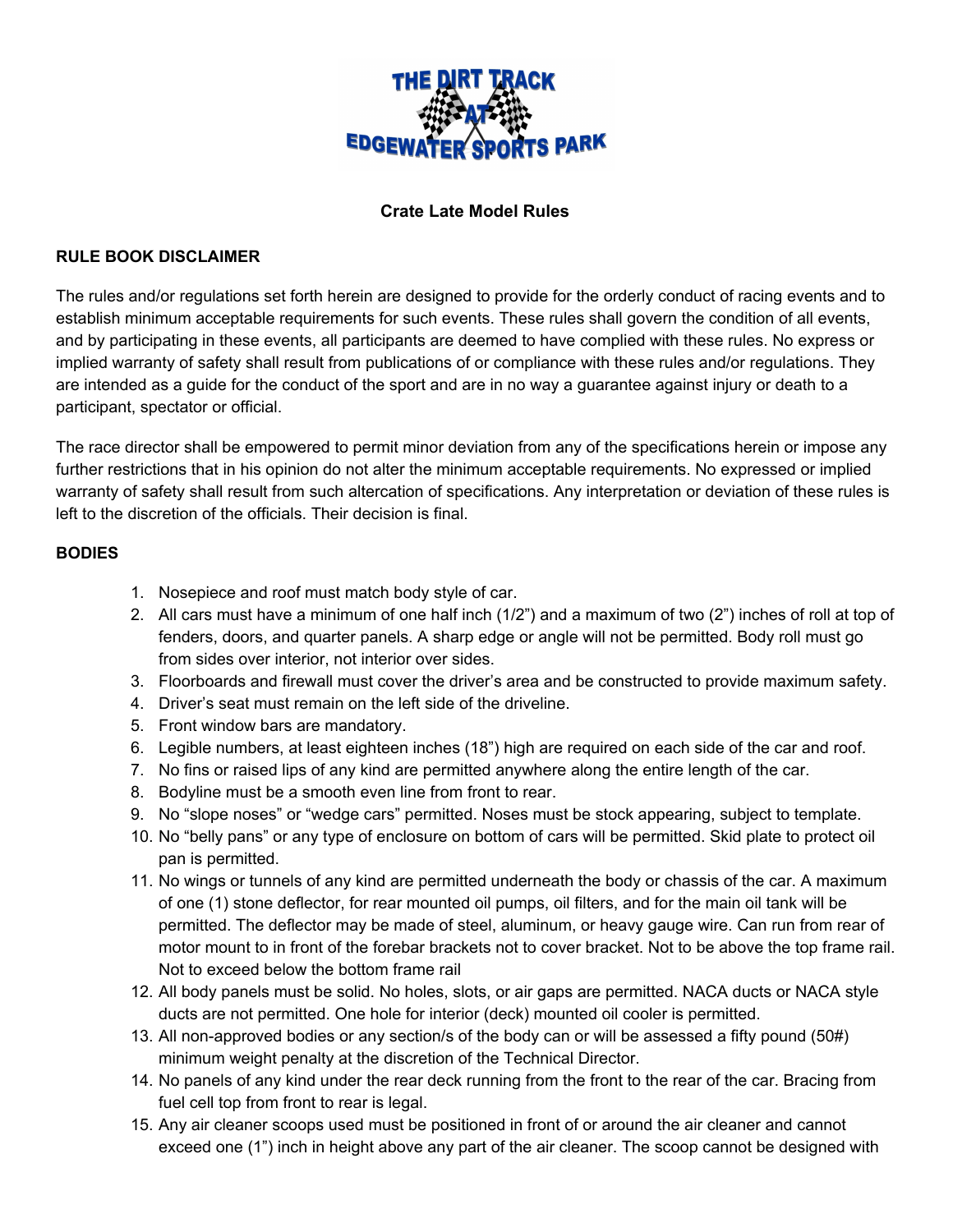fins or raised edges to direct airflow. The scoop cannot extend behind the rear of the air cleaner and must have a maximum width of seventeen inches (17") at the rear, with a maximum of ten inches (10") width at the front and cannot have more than one inch (1") opening in height at the front.

16. No cockpit or driver adjustable shocks, hydraulic or pneumatic weight jacks, trackers, MSD boxes or similar adjustable components of any kind are permitted inside the cockpit of the car. Taping over of any adjuster is not permitted. The offending component must be removed from the cockpit.

### **STOCK NOSEPIECES**

- 1. All stock nosepieces must be approved.
- 2. Nosepieces must be made of molded type material.
- 3. Two (2) piece noses must be fastened together in the center. No spacers to gain width are permitted.
- 4. The nosepiece must be mounted so as not to alter its original shape. Nose piece will checked with a template. Nose will be pushed against mounting supports to gauge its profile against template.
- 5. Adding to the bottom of the OEM valance to achieve lower ground clearance is not permitted.
- 6. A stock nosepiece can extend a maximum of fifty-two inches (52″) from the center of the front hub to the farthest point extending forward. (1" Tolerance)
- 7. Front fender flares must be made of plastic and cannot alter the original shape of the nosepiece. The front fender flares cannot extend beyond the front tire more than one inch (1″) in width with wheels pointed straight.
- 8. Front fender flares must have collapsible support.
- 9. Front fender flares can extend a maximum of three inches (3") above the fender tops and hood.
- 10. Front fender flares can extend a maximum of four inches (4") above where the filler panel meets the hood.
- 11. The nosepiece must have a headlight decal package attached. One warning will be permitted and then the car must run contrasting color tape in the shape of a headlight.

## **ROOF AND ROOF SUPPORTS**

- 1. The roof length size must be a minimum of forty-four inches (44″) to a maximum of fifty-four inches (54″).
- 2. The roof width size must be a minimum of forty-eight inches (48″) to a maximum of fifty-two inches (52″).
- 3. Roof must be stock appearing and mounted directly to roll cage with no spacers.
- 4. Roof height must be between forty-five inches (45") and forty-eight inches (48") from the ground.
- 5. The roof must be mounted parallel to body and near center of the car.
- 6. A maximum one and one half inch (1.5") roll, turned downward, is permitted along the front edge of the roof. A maximum one-inch (1") roll turned downward is permitted along the rear edge of the roof. (Roll permitted to help strengthen roof).
- 7. No flat or odd shaped roofs permitted.
- 8. All roof side (sail) panels must extend to the edge of the body. Maximum (no tolerance) right side sail panel size – seventeen inches (17") at the top, forty-three inches (43") at the bottom. Maximum (no tolerance) left side sail panel size – seventeen inches (17") at the top, forty-three inches (43") at the bottom and minimum fifteen inches (15") at the top, forty inches (40") at the bottom. The window area may be covered with clear Lexan or transparent material. Both roof support openings must be covered or both must be left open, if left open the openings must maintain a border frame of 2-3"at the top and sides and 3" at the bottom. Decals will be permitted but must meet the dimensions in the drawing and must be approved by the Technical Inspector. Maximum two-inch (2") bow in either direction in rear roof side panels is permitted.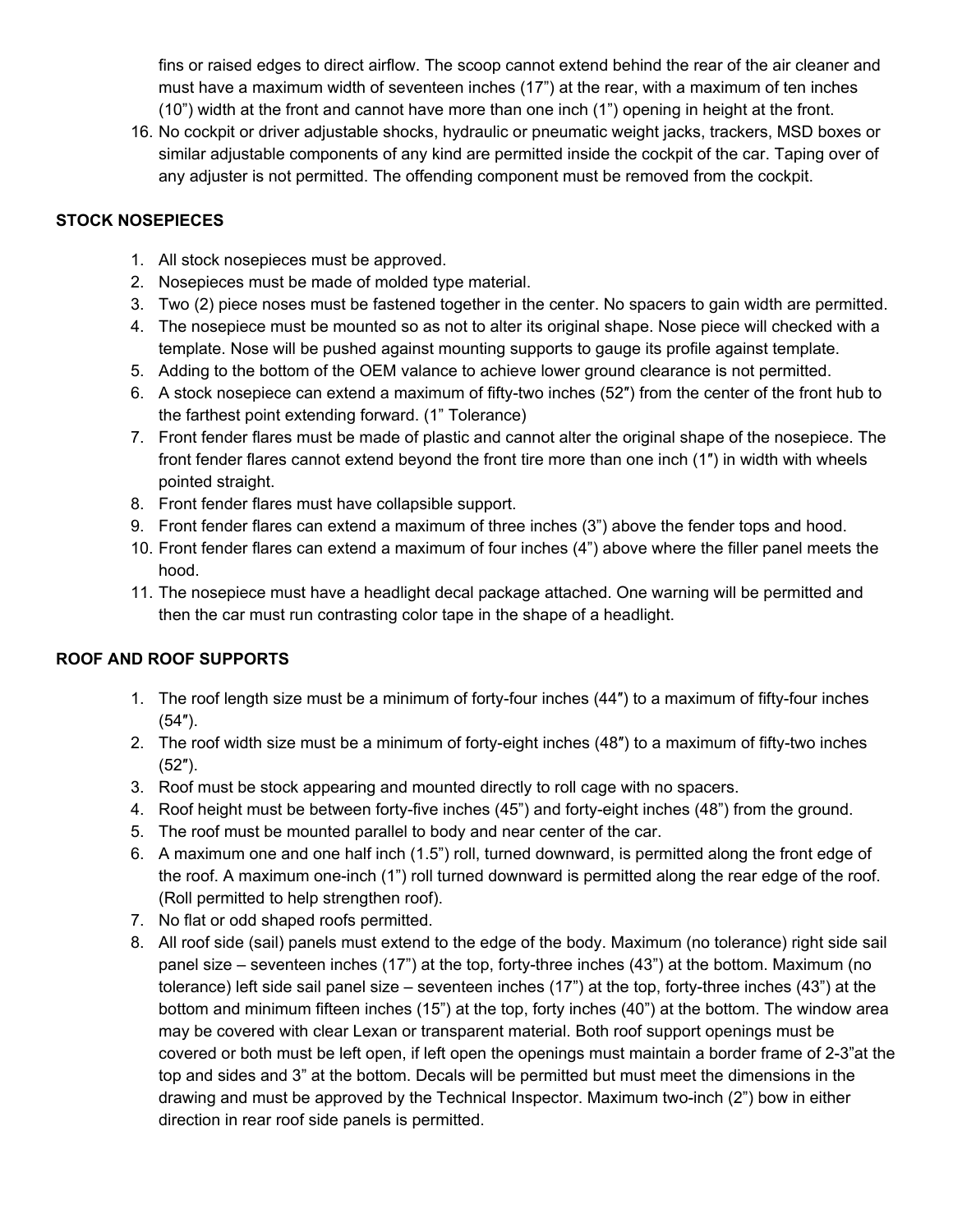- 9. Sail Panel Windows Openings must be a border frame of 2-3"at the top and sides and 3" at the bottom with no tolerance.
- 10. All cars must have a minimum of three inches (3") and a maximum of four inches (4") between sail panel and spoiler side where they meet the deck.
- 11. Front posts must be flat and in uniform width from top to bottom four inch (4") maximum width.
- 12. Any sun shields, four inch (4") maximum, must be able to hinge for easy exiting of car.

### **FRONT FENDERS AND HOOD**

- 1. Must be level and flat from left to right side of car. Fenders may not exceed more than 2″ drop at firewall from left side to right side.
- 2. Fenders are not permitted to gain height from rear to front of car. Will check with a string from the top of the quarter panel at the spoiler to the top of the highest point of the fender. Must be flat (1" tolerance)
- 3. No part of fender or hood can be outside of the bodyline.
- 4. The front fender can be a maximum of thirty-six inches (36") in height. Height is measured vertically from the ground to the top of the fender behind the front tires.

### **DOORS**

- 1. Door to door cannot exceed seventy-seven inches (76") in width at the top of the doors. (1" tolerance)
- 2. Door to door cannot exceed eighty- two inches (86") in width at the bottom in the center of the car.
- 3. Doors cannot exceed thirty-six inches (36") in height measured from the ground.
- 4. At no point can the door sides break in towards the center of the car between the top and bottom measurements.
- 5. The minimum ground clearance permitted is three inches (3").

## **QUARTER PANELS**

- 1. No offset quarter panels permitted. Must be equally tapered towards the center of the car.
- 2. Tire clearance from body must be a minimum of two inches (2"). No wheel skirts permitted.
- 3. At no point can quarter panel sides break in towards center of the car.
- 4. Right side quarter panel must be straight in line with the door or taper in a maximum of one inch (1').
- 5. Left rear quarter panels must extend downward from the deck a minimum of thirty-three inches (33") and a maximum of thirty-six inches (36") including the plastic. Measured at the front and rear of the quarter panel. Right rear quarter panels must extend downward from the deck a minimum of twenty-seven inches (27") without the plastic and thirty-one inches (31") with plastic. Measured at the front and rear of the quarter panel. One inch (1") tolerance.

## **FRAMES**

- 1. No aluminum frames or bumpers permitted in construction of car.
- 2. Minimum 103" Maximum 105" wheelbase.
- 3. Rectangle or Square Tubing:
	- 1. The frame of all cars must be constructed of two inch (2") by two-inch (2") minimum rectangular or square tubing with a minimum of eight inch (8") circumference and a minimum of eighty-three thousands inch (.083") wall thickness.

## 4. Round Tube Frame:

1. The frame of all cars must be constructed of a minimum of one and three-quarter inch  $(1\frac{3}{4})$  round tubing and must have a wall thickness of eighty-three thousands inch (.083") wall thickness minimum.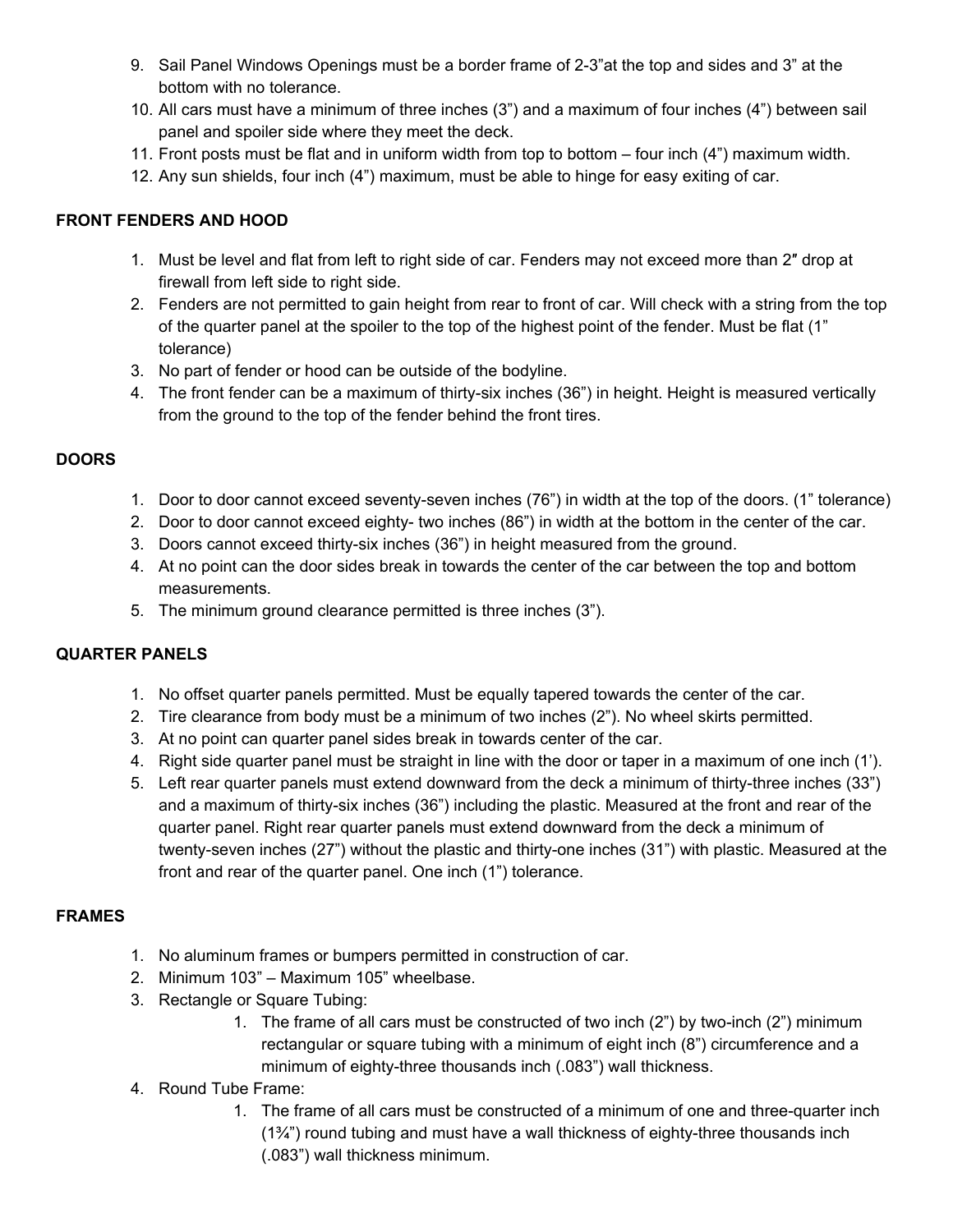- 5. If rear bumper is stubbed, it may only extend a maximum of eight inches (8") beyond frame. Any stubbed rear bumpers that extend eight inches (8") or more beyond frame must be rounded and directed towards the front of the car.
- 6. It is recommended that all cars be equipped with a tow hook or strap.
- 7. All battery supports must be braced in two axis two horizontal and one vertical.
- 8. All frame and chassis components must be welded or bolted together. No sleeves, slip couplings. etc.

#### **ROLL CAGES**

- 1. Cars must have a suitable steel roll cage in drivers' compartment including headrest.
- 2. Side roll bars are mandatory and must extend into the door panels.
- 3. A minimum of three (3) bars must be used on the left side of the car. Each bar must be a minimum of one and one-half inch  $(1\frac{1}{2})$  in diameter with a minimum thickness of ninety-five thousands inch (.095").
- 4. Roll cage must be welded to the frame.
- 5. Roll cage must be above the drivers' helmet. 8" minimum between floor pan and the bottom of the roll cage
- 6. No "fin-shaped" or "foil-shaped" add-ons permitted on any part of the roll cage. The entire roll cage must be constructed of round tubing only.
- 7. Roll cage padding certified to SFI Spec 45.1 is required anywhere the driver's helmet may contact the roll cage while in the driving position.

#### **INTERIORS**

- 1. Interior is permitted to be dropped to the middle of the car a maximum of five inches (5") below the top of doors and a minimum of twelve inches (12") below the roll cage.
- 2. Interior must be fastened flush at the top of the door and quarter panels and must taper gradually towards the center of the car not creating a "lip effect".
- 3. Interior must run in a straight line from behind the driver's' seat to the rear spoiler.
- 4. Interior (deck) must run in a straight line across the back of car at the spoiler.
- 5. All interiors must be made of aluminum.
- 6. If interior is flat through the car, it must maintain a twelve-inch (12") clearance from roll cage for easy exiting from either side of the car.
- 7. All cars with interior panels must at NO point in the car be over three inches (3") in height. The portion of the panel running beside the driver must taper to zero or end in line with the steering wheel.
- 8. If interior is dropped at firewall, that portion of the firewall must be filled for safety reasons. Dropped Interiors will be monitored by the Technical Director and his calls on dropped interiors are final.

#### **SPOILER**

- 1. Rear spoiler must be manufactured of material of adequate strength such as Lexan, Aluminum, or Carbon Fiber.
- 2. Rear spoiler material maximum eight-inch (8") height measured from deck to tip of material. Maximum seventy-two inch (72") width.
- 3. Rear spoiler is not permitted to be suspended above the deck to create a "wing effect."
- 4. Rear spoiler must begin where quarter panels end. No extended decks permitted.
- 5. Maximum of three (3) rear spoiler supports. Option of two (2) additional one-inch (1") aluminum braces.
- 6. Spoiler supports cannot be mounted wider than the top of the quarter panel.
- 7. Spoiler must be straight (vertical and horizontal) where it mounts to interior (deck) panels.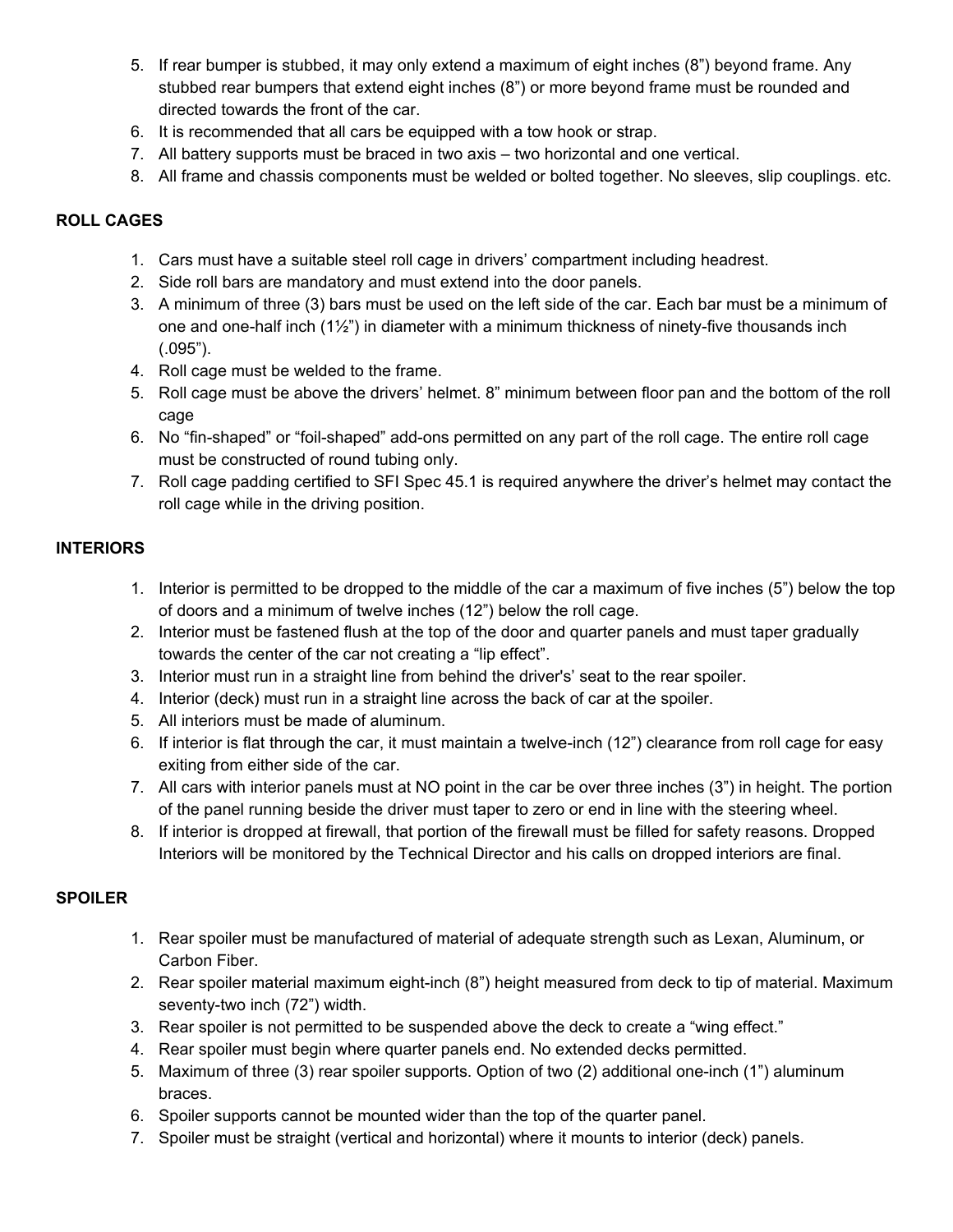#### **ENGINES**

- 1. GM part number 88958602 & GM part number 88958604.
- 2. These engines are sealed at the intake manifold, cylinder head, front cover, and oil pan with special twist off bolt heads originally from GM. No RM Bolts. For any other sealing system contact The Dirt Track at Edgewater for approval. Crate engines must not be altered, modified or changed from factory specs.
- 3. The sealed engines must remain intact and not be tampered with; any seals that have been removed or tampered with will make the engine illegal and not eligible for competition.
- 4. All crate engines must remain stock as they came sealed from the factory. Crate engines must not be altered, modified or changed from factory specs. No changes are allowed to the engine – intake manifold, heads, valve covers, front cover, oil pan, harmonic balancer or any other part / or parts on / or in engine.
- 5. Officials may test any engine at any point to verify that the engine meets the GM factory specs. Testing can include compression checks, valve spring checks, rocker arm checks, and any other tests officials deem necessary. Officials may also confiscate any engine at the completion of any event to perform a complete tear down of the engine.
- 6. Any driver finishing a feature event may protest any other driver finishing in the top 5 in that same feature event. The driver must make protest to speedway officials immediately after feature event and must pay official \$1,500 cash at that time. \$500 will go to the speedway designated inspector. \$1000 will go to the winner of the protest.
- 7. A driver and/or car owner refusing to allow his engine to be tested or confiscated for official teardown or protest will be penalized the same as those found to be cheating within the sealing system.
- 8. Any violation of the engine rules and/or factory specs inside the sealing system of the engine will result in the driver and/or owner being disqualified from that event, and suspended from racing for one year and be fined an amount to be determined. Any illegal parts will be confiscated for destruction and/or further inspection. After that period, the driver and/or car owner can only compete in events with an engine equipped with original factory GM sealing bolts.
- 9. Any violation of the engine rules and/or factory specs outside the sealing bolts of the engine will result in the driver being disqualified from that event. Driver and/or owner may be suspended and fined at official's discretion.
- 10. Engine's GM serial number and any seal certification number must be clearly visible.
- 11. No vacuum pumps.
- 12. No fuel injection devices, electric fuel pumps, turbo chargers, or blowers permitted.
- 13. Engine must have an operating self-starter.
- 14. The engine may be set back a maximum of six inches (6") from the center of ball joint to front spark plug hole.
- 15. Carburetor is limited to one four barrel. 604 may use one 1" inch maximum carb spacer. 602 may use one 2" inch maximum carb spacer. One gasket per surface .070" maximum.
- 16. No engines using coil packs are allowed. Engine must operate using a single distributor. No distributorless engines allowed. No crank trigger or magneto ignition system.
- 17. No dry sump oil system. No external oil pumps.

### **FUEL SYSTEMS**

- 1. An approved fuel cell (32 gallon maximum) must be securely mounted in the trunk area of the car inside a 20-gauge metal box supported by two (2) 1/8 x 2″ steel straps.
- 2. The following fuel cell rules are Highly Recommended and will be mandatory no later than the start of the 2018 season.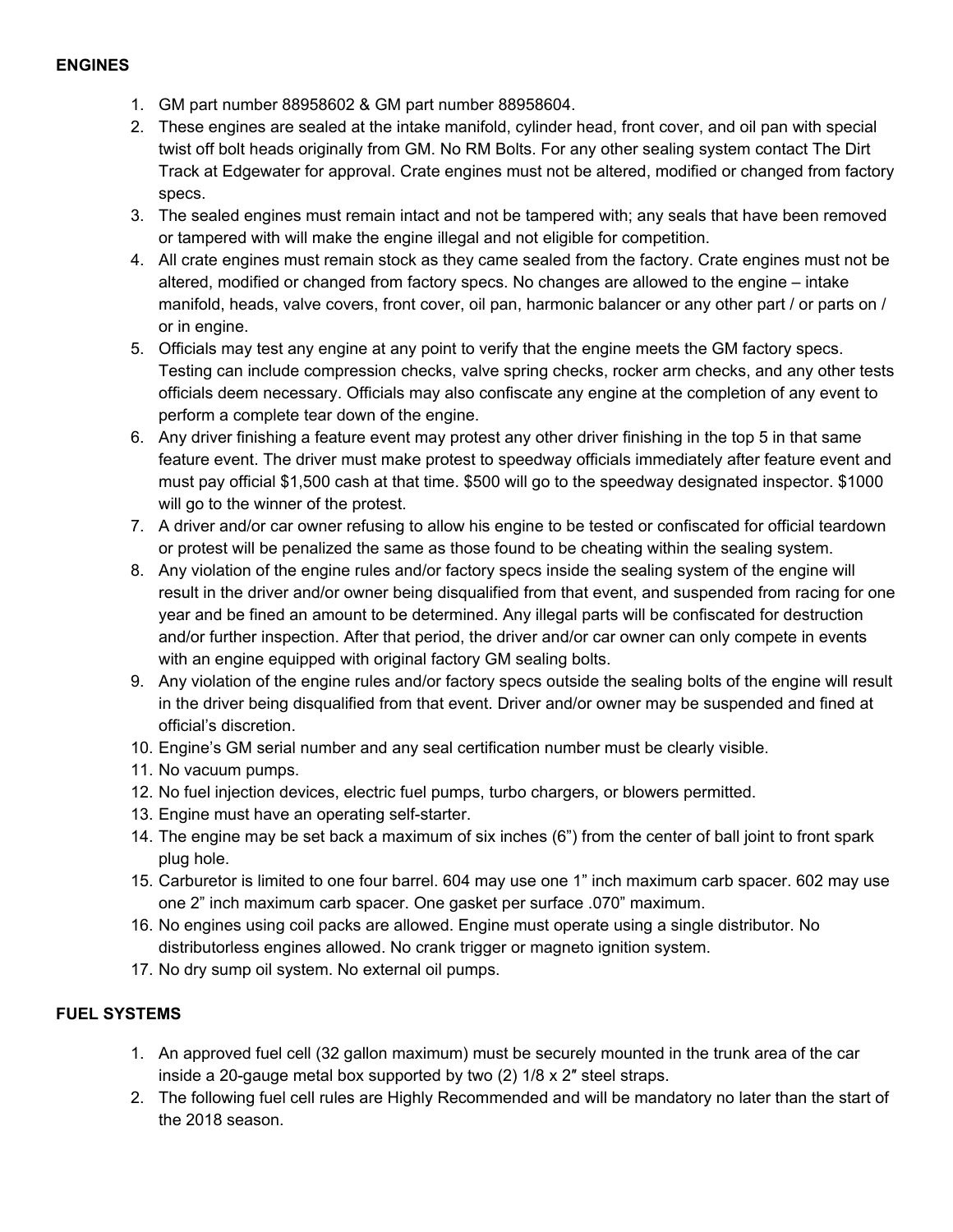- 1. The only fuel cells that are approved are those that meet and/or exceed the FIA / FT3 or SFI 28.3 specifications.
- 2. Fuel cells must be used in accordance with the FIA / FT3 or SFI 28.3 specifications. Alterations of any kind will not be permitted. (Example: alterations to top plate, alterations or removal of foam, etc.)
- 3. Fuel valve plate, fuel pickup and fuel return fittings must be on the top of the fuel cell.
- 4. Fuel cells that are not contained within a welded steel tubing "rack" must have two (2) equally spaced steel straps that measure two (2) inches wide by 1/8 inch in thickness that completely surround the fuel cell. The straps must be bolted to the frame. Longitudinal (front to rear) orientation is recommended for strap mounting.
- 3. A firewall must be installed between the fuel tank and drivers' compartment.
- 4. Gasoline or Alcohol only. Nitrous gases or other nitrate additives are not permitted.
- 5. Willy's Carburetor roll over plate part # WCD4000 is approved for competition.

#### **CHASSIS**

- 1. No titanium chassis or suspension components.
- 2. No titanium fasteners.

#### **TRANSMISSION, CLUTCH AND REAR END**

- 1. Any transmission with working reverse and working forward gears is permitted.
- 2. Manual transmission must be equipped with an operational clutch.
- 3. Automatic transmissions are permitted.
- 4. The transmission must be mounted to the rear of the engine and lead to one drive shaft.
- 5. No "live-axle" rear-ends are permitted.
- 6. No independent rear suspensions are permitted.
- 7. All axle housings using a cable to lock-in the rear-end must have the cable mounted outside the cockpit area and not in reach of the driver.
- 8. The axle housing must be of the "closed tube" design utilizing "full floating" magnetic steel axle shafts.
- 9. The center section of the axle housing must be manufactured of either aluminum or magnesium.
- 10. Axle tubes must be one (1) piece. Axle tubes must be manufactured of aluminum or magnetic mild steel. Axle tubes manufactured of exotic heavy materials (ex: tungsten) will not be permitted. The outside diameter of the axle tubes must not exceed three (3) inches. Axle tube internal inserts or external sleeves will not be permitted. The addition of any ballast weight to the axle housing will not be permitted.

#### **DRIVE SHAFTS**

- 1. All drive shafts must be a minimum of two inches (2") in diameter. All drive shafts must be painted silver or white.
- 2. Only one drive shaft is permitted.
- 3. The drive shaft must be protected with a secure drive shaft hoop or sling.

#### **TIRES**

- 1. Tire Rule
- 1. ONLY the following tires will be allowed:
	- 1. 28.5/11.0 15 Rib 1350
	- 2. 90.0/11.0 15 LSB SPEC D21 Hoosier Item Number 36620
	- 3. 90.0/11.0 15 LSB SPEC D55 Hoosier Item Number 36620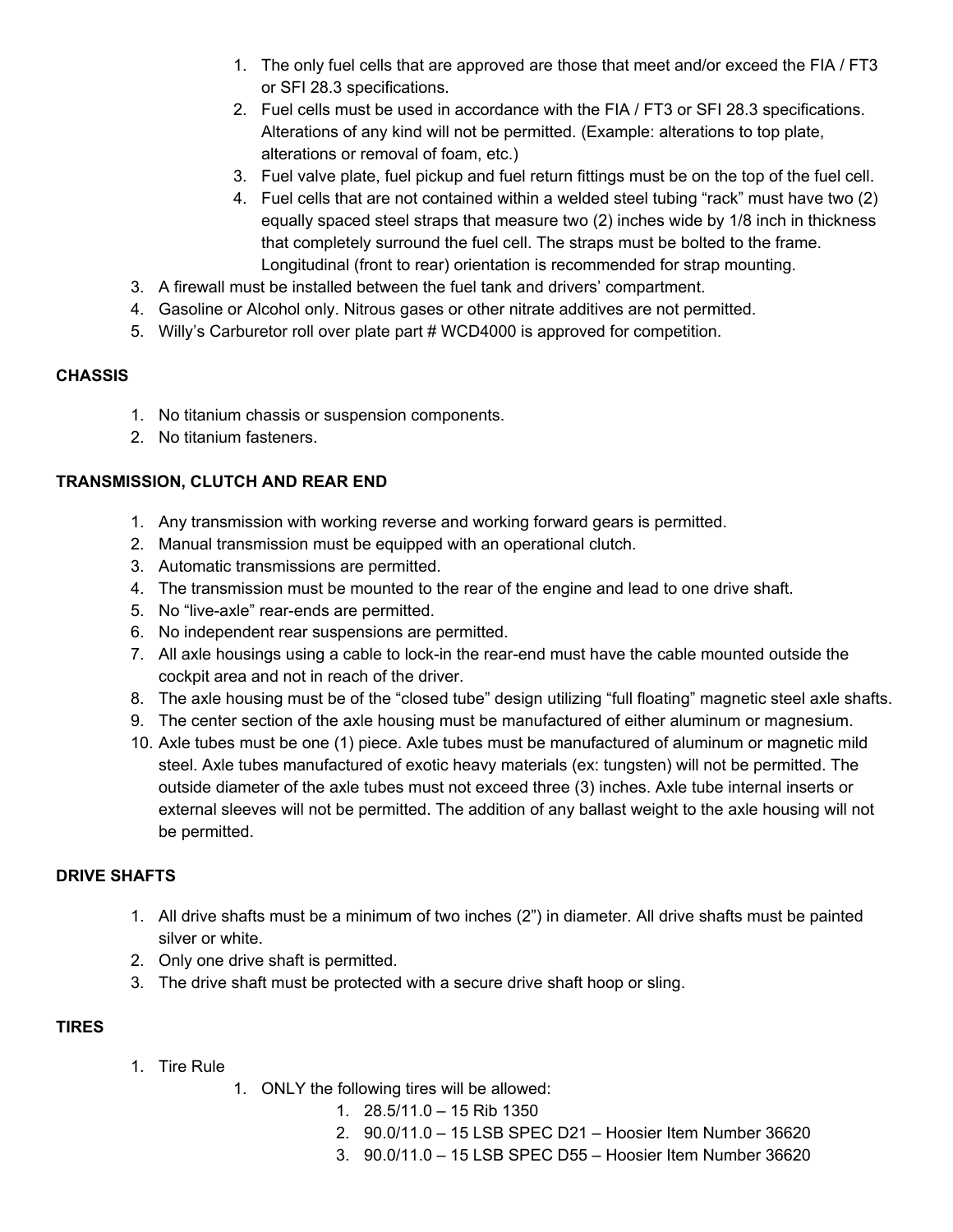- 4. LM90/11 15 LCB M40 (Note: this is the standard LM 40)
- 2. The Right Rear tire must be one of the following AT ALL TIMES.
	- 1. LM90 or  $92/11 15$  LCB M40 (Note: this is the standard LM 40)
	- 2. 90 or 92.0/11.0 15 LSB SPEC D55 Hoosier Item Number 36630
- 2. Largest permitted tire is twenty-nine inches (29") by eleven inches (11") by fifteen inches (15").
- 3. Maximum circumference permitted is ninety-three inches (93").
- 4. Maximum cross section width permitted is sixteen and three-quarters inches (16 $\frac{3}{4}$ ").
- 5. Hoops for inspection must pass over tire freely.
- 6. No tire softeners, no conditioners, no altering of tires with any natural or unnatural, no hazardous or non-hazardous components or chemicals which alter the factory set baseline-settings of a given tire.
- 7. All sidewall markings must visible at all times. No buffing or removing of the compound designations.
- 8. Any chemical treatment of tires is illegal.
	- 1. Officials reserve the right to check and or confiscate any tire used in competition at any time. A driver is fully responsible for any tire used in competition regardless of the source of the tire and/or when the tire was put on the car.
	- 2. Officials can take tire samples using two methods.
		- 1. Officials can remove samples using destructive methods. In this case, no tires will be returned regardless of results. Drivers with treated tires will receive no compensation. Drivers with untreated tires will have the tire replaced.
		- 2. Officials can remove sample grooves from the tread of the tire. No compensation will be given to the driver for tires.
	- 3. Any tire used in competition may be protested for chemical treating by any driver competing in that same individual event(same feature, heat, qualifications, etc). Protest must be made to track officials prior to when the protested car returns to pit area. Protester must present \$500 cash to official at time of protest.
		- 1. If tire is found to not have been treated, the protested driver will receive \$150 for tire replacement even if destructive methods are not used.
		- 2. If tire is found to be treated, protester will receive \$400 of their fee back with \$100 being held for processing fees.
	- 4. All prize monies of drivers with tires taken for testing will be held until lab tests are received. If tire samples do not match the factory benchmark for that compound, the driver forfeits all monies won that night, not only those from the specific race where the driver was protested. (ie  $-$  A driver using a tire during qualifying that is found to be illegal will forfeit any monies won in heats, consis, or features that night.)
	- 5. Drivers with tires that do not match the factory benchmark will be disqualified for the event the samples were taken, be suspended 5 races, lose all championship points earned up to that point, be disqualified from any contingency programs for that season, and be subject to a \$1,000 fine. These penalties are for a driver's first offense. Further offenses will be handled on a case by base basis.
	- 6. Any driver refusing to submit tires for any testing or intentionally avoiding officials attempts to secure tires will be subject to the same penalties as those found using chemically altered tires.
	- 7. Any driver making a protest then backing out of protest may be subject to fines, suspensions, and/or other penalties.

# **WHEELS**

- 1. Only Aluminum wheels will be permitted.
- 2. Wheels must be mounted with lug nuts: no knock-off mounting devices are allowed.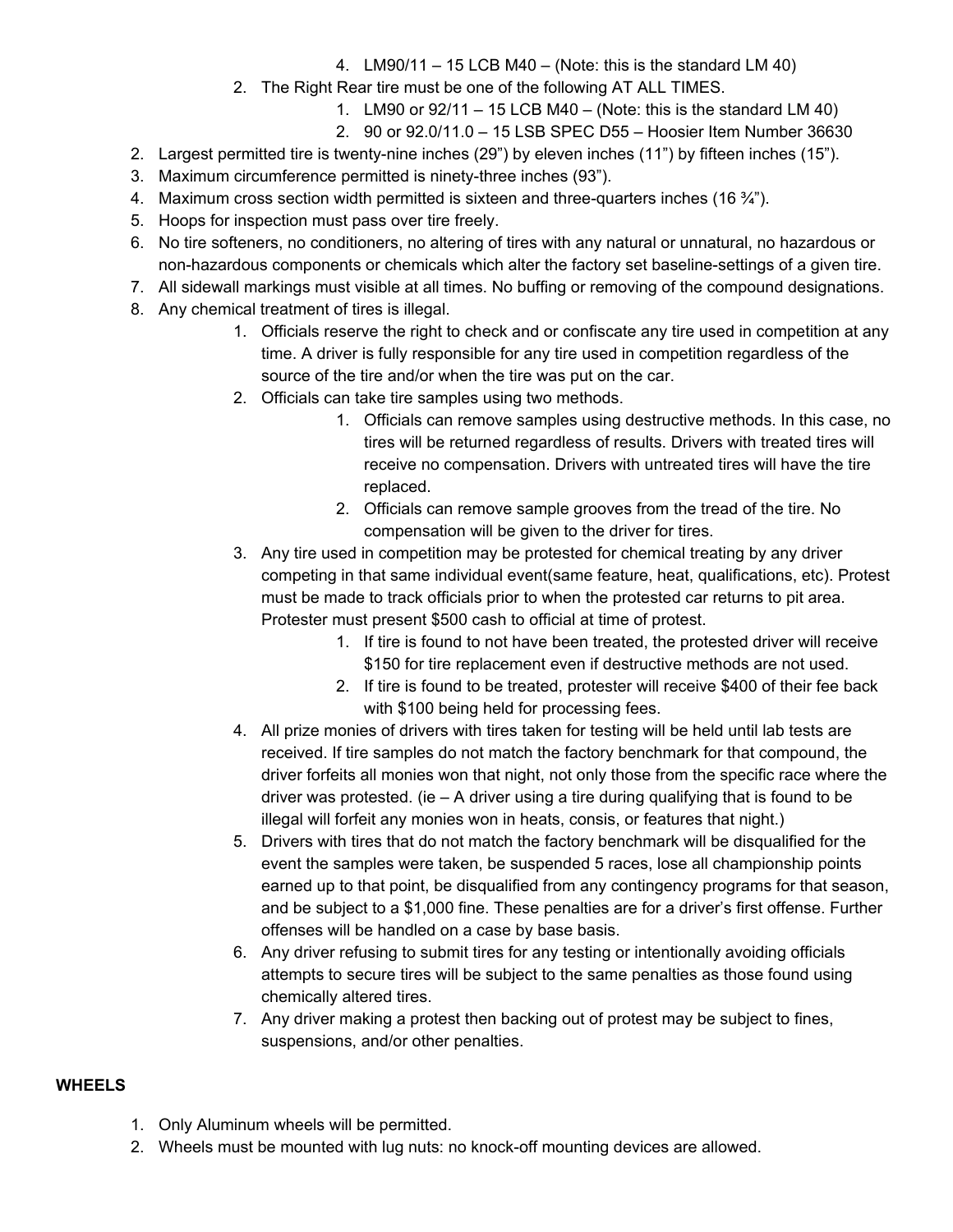- 3. Maximum wheel width is fourteen inches (14").
- 4. Maximum width outside of front tires is ninety inches (90").
- 5. Maximum width outside of rear tires is eighty-eight inches (88").
- 6. Only approved wheel discs will be permitted. Approved wheel discs are wheel discs that are fastened to the wheel using a minimum of three (3), 1/4 or 5/16 inch diameter magnetic steel hex head bolts. The use of wheel discs with any other type of fastener will not be permitted.
- 7. Only aluminum wheel spacers will be permitted.
- 8. The combined weight of the wheel, wheel hardware, wheel disc and fasteners, and tire must not exceed 40 pounds\*. \*The maximum combined weight in this rule is based upon current tire rules and may need to be adjusted in the event of an alternate tire.

## **BRAKES, BRAKE COMPONENTS, WHEEL HUB**

- 1. Must be equipped with sufficient four (4) wheel braking system.
- 2. On track three wheel braking is allowed.
- 3. Brake rotors must be manufactured of magnetic or stainless steel. No titanium or carbon fiber brake rotors are permitted.
- 4. Brake rotors must be used as produced by the brake rotor manufacturer.
- 5. Brake calipers must be manufactured of aluminum.
- 6. The brake caliper including brake caliper pistons must be used as produced by the brake caliper manufacturer.
- 7. Wheel hubs must be manufactured of aluminum or magnesium.
- 8. Wheel hubs must be used as produced by the wheel hub manufacturer.
- 9. The combined weight of the wheel hub, wheel bearings and seal, spindle nut and washers, brake rotor and attaching hardware, the axle cap, and the wheel spacer must not exceed 27 pounds.

# **SHOCKS & SPRINGS**

- 1. Shocks must be constructed of aluminum or steel. Canister shocks are permitted.
	- 1. The only external connection allowed to the shock is a single hose to a single remote canister with the option of a compression adjuster in the canister.
	- 2. Compression adjuster and/or canister cannot be mounted within the reach of the driver.
- 2. Anyone using only non-adjustable shocks will receive a 100 lb weight break.
- 3. No cross connected shocks are allowed.
	- 1. The only external connection allowed to the damper is a single hose to a single remote canister with the option of a compression adjuster in the canister.
	- 2. Compression adjuster and/or canister cannot be mounted within the reach of the driver.
- 4. No "RodThrough" designs are allowed.
	- 1. "RodThrough" shocks are defined as those shock absorbers in which the piston rod protrudes from both ends of the shock body.
- 5. No Inverters are allowed
	- 1. No rotating parts inside the damper.
	- 2. No Inerter style dampers, either mechanical or hydraulic, or other type of primarily acceleration sensitive damping devices not permitted.
- 6. No Electrical adjusted or active dampers are allowed. No electrical wires, transmitting or receiving components will be allowed to be attached internally or externally to the dampers or mounted inside any component or dampers. No portion of the racecar including and not limited to shocks and spring components or chassis components may have the ability to communicate transfer/transmit/receive any type of digital or analog data or any language and or adjust or monitor in any way whatsoever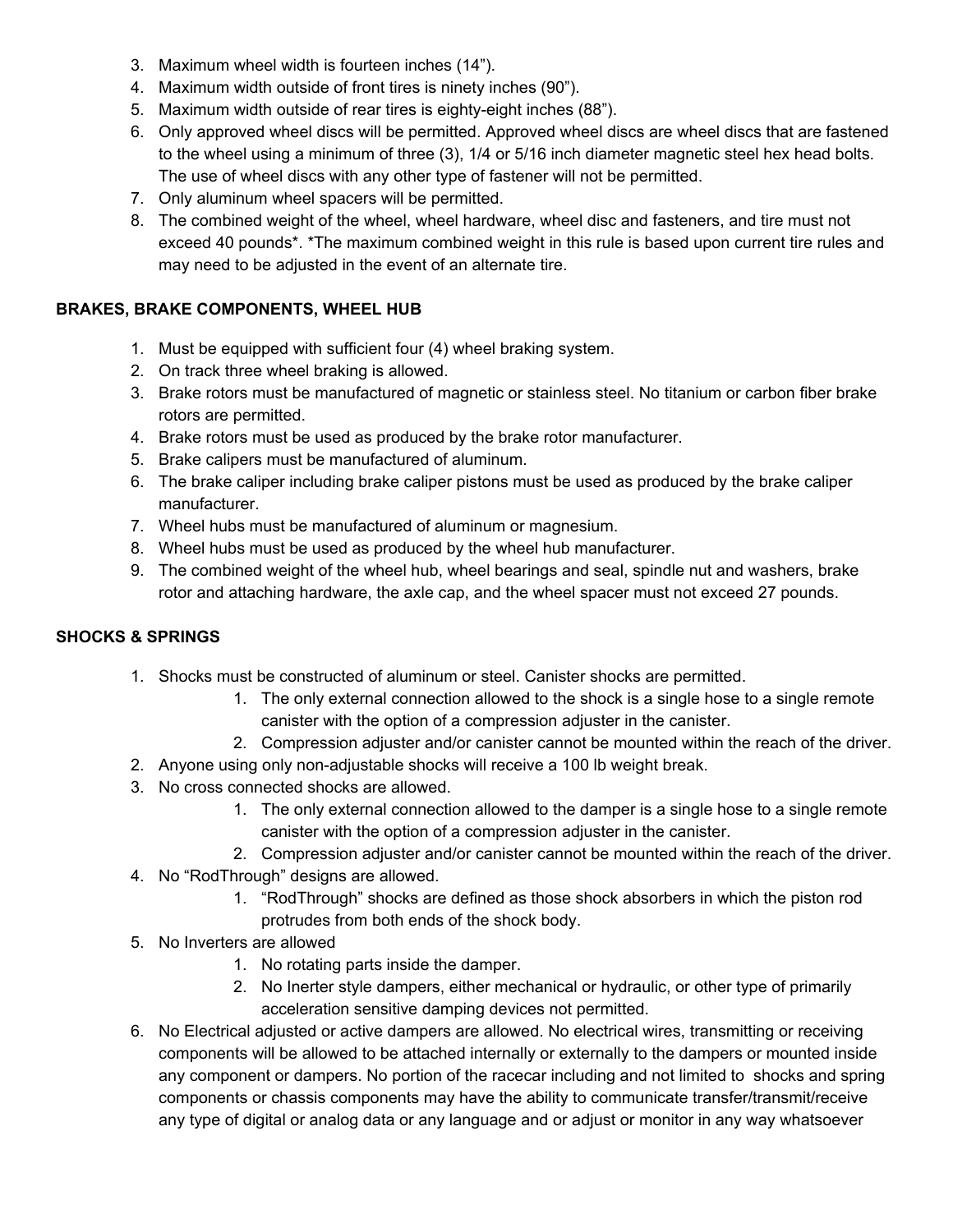including but not limited to a variation of a wireless remote device/phone/computer/tablet/ipad or a mechanical remote device.

- 7. Any new chassis design or component designs pertaining to and/or but not limited to shock absorber mounts must be approved before they will be permitted for use in competition. Manufacturer and/or competitor may be required to disassemble for complete inspection before instatement of new part is permitted.
- 8. Springs must be made of steel. Torsion bars are not allowed in rear.
- 9. Coil springs must be steel. Leaf springs may be composite or steel.
- 10. Spring preload adjustments for coil springs must be made using mechanical adjusting nuts on the shock body.
- 11. Spring preload adjustments for leaf springs must be made using a mechanical adjusting device such as an adjustable shackle or threaded rod type mount.
- 12. Other than spring dampening by the shock absorber, hydraulic, pneumatic, or electrically controlled adjusting devices, (static or dynamic) that affect spring preload or race car heights will not be permitted.
- 13. Shock Locations
	- 1. Only one shock per wheel is permitted at the left front, right front, right rear corners.
	- 2. Left rear must have one shock behind the axle tube and may have one traction (dummy) shock on the front side or top of axle tube. Must mount vertically to the birdcage or clamp bracket.
	- 3. One 5th Coil Shock permitted.
	- 4. One 90/10 optional shock may be mounted above lift arm on upper lift arm plates. Must be mounted towards the front of the car lying parallel with the car. Shock must mount within 3" of the centerline of the rear ends center section.
- 14. Drop Chain (limiting chain) is permitted. Must mount vertically between frame and a clamp bracket.
- 15. Bump stops and/or bump springs are permitted.
- 16. Suspension covers are not allowed. Rear covers on racecar are not allowed outside of your pit area. Spring and/or shock covers are permitted, but must be fastened directly to the spring or shock.
- 17. A Swing Arm and/or Z Link suspension is permitted as long as the Top and Bottom solid links are mounted on hiems and run in the opposite directions of the bird cage. The Shock on a Swing Arm or Z Link rear suspension may mount to the bird cage or the bottom radius rod.

## **SUSPENSION COMPONENTS**

- 1. Any new chassis design or component design and or technology pertaining to and/or containing suspension must be approved before they will be permitted for use in competition. Manufacturer and/or competitor may be required to disassemble for complete inspection before instatement of new part is permitted.
- 2. Suspension and/or rear end parts can be made of steel or aluminum. Aluminum mounting brackets are permitted.
- 3. Frame and/or suspension mounts must be welded or bolted solid to the frame and not move. ie Floating, sliding, pivoting and/or rotating mounts and/or brackets of any sort are not allowed.
- 4. Bolted components must match the correct bolt size with the hole (for instance no 3/8 bolts in a 1/2 inch hole will be deemed illegal) and be torqued to a min of 40 foot pounds per inch
- 5. Rear Suspension Mounts.
	- 1. Single shear mounts must be 1/4" minimum steel and/or 1/2" minimum aluminum.
	- 2. Double shear mounts must be 1/8" minimum steel and/or 1/4" minimum aluminum.
	- 3. Sheer mounts must use minimum 5/8" rod ends with minimum 1/2" grade 8 bolts only.
	- 4. Double shear mount must be no wider than 4 inches with a minimum 1/2" inch grade 8 bolt with steel or aluminum spacers only.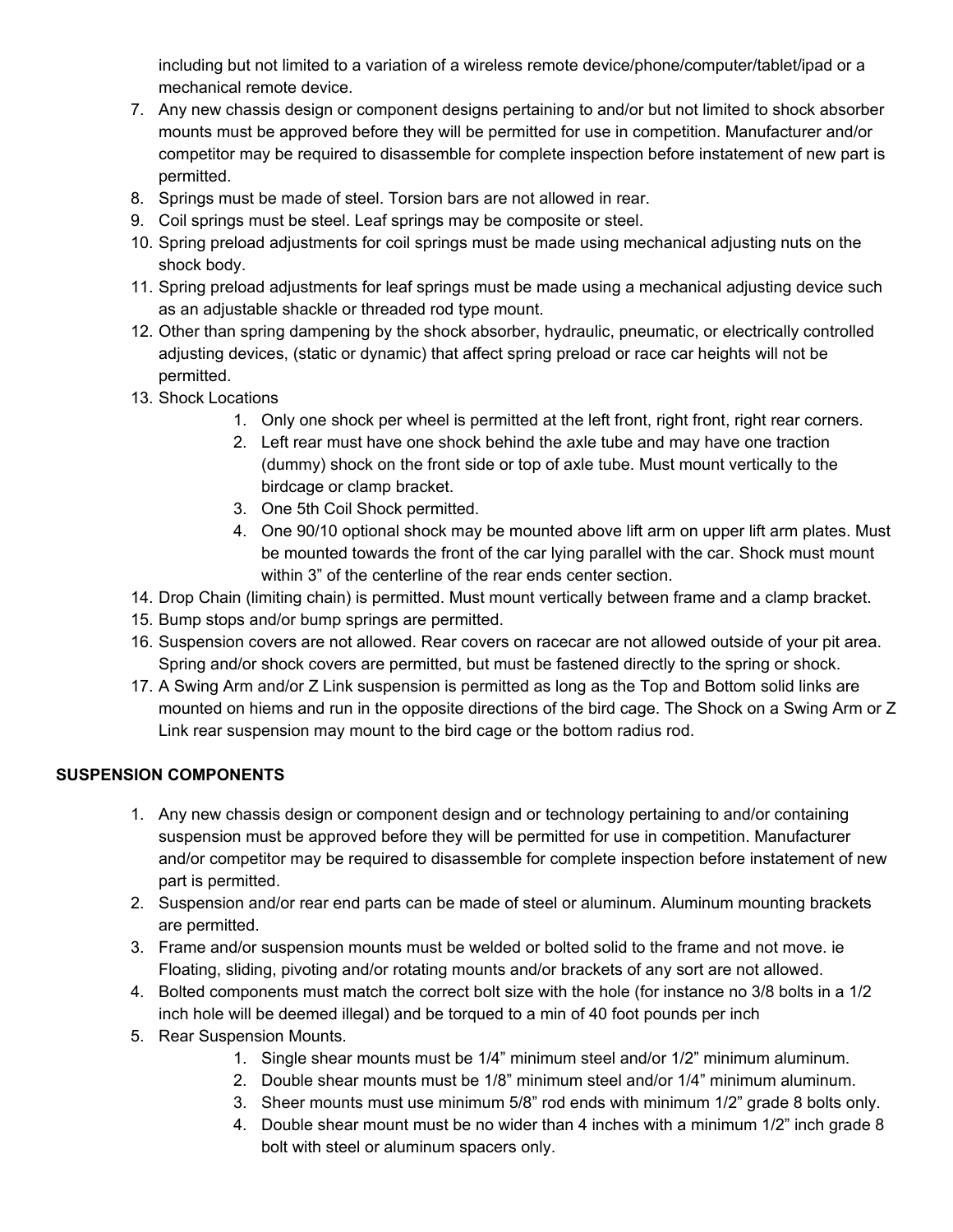- 6. Only one (1) mechanical traction device is permitted. Only one (1) pull bar or one (1) lift arm is permitted. No other options are allowed. Covers of any sort in any relation to the lift arm or pull bar are not allowed.
- 7. Lift Arm & Pull Bar
	- 1. Floating, pivoting and/or rotating mounts and/or brackets of any sort (connected to and/or associated with the pull bar or lift arm) are not allowed.
	- 2. Lift arm is defined as a steel or aluminum triangulated bar that is connected at the top and bottom of the rear end housing, extending forward where it is connected to a shock, shock spring coilover combination and a limiting chain. One stabilizer bar is permitted to locate the front of the lift arm from left to right in the car.
	- 3. 6th coil or braking spring assemblies are permitted, must be in front of 5th coil shock.
	- 4. Pull bar is defined as a continuous assembly that is connected to the top of the rear end and extends forward to a solid mounting point located on the chassis. The mounting location at both the front and rear of the pull bar may be adjustable but must remain constant during competition (cannot be adjustable from the cockpit).
- 8. Radius Rods
	- 1. All rear suspension radius rods must be of a fixed length. No hydraulic cylinders, torsion bars, bump rods, spring rods, slider rods or shock type radius rods are permitted
	- 2. The only materials used to fabricate attaching (radius) rods that will be permitted are magnetic steel or aluminum.
	- 3. Aluminum attaching (radius) rods may be solid or tubular material. Magnetic steel attaching (radius rods) must be tubular with a maximum wall thickness of 3/16 inch (0.1875)
	- 4. Radius Rods must be a minimum of 1" diameter OD. Rods can be round, square, or hex shaped
	- 5. Rods must be a minimum of .095 steel or .120 aluminum in tubing thickness.
	- 6. Heim joints must be a minimum 5/8, and a maximum 3/4" steel heim. No rubber bushings.
	- 7. ONLY Two (2) radius rods per side.
		- 1. Radius rods must be spaced on the frame a minimum of 6"
		- 2. Radius rods must be spaced on the birdcage a minimum of 6" and a maximum of 12"
		- 3. Measurements will be made from center of each radius rod bolt.
- 9. Birdcages
	- 1. Birdcages may consist of multiple barrels but must bolt or weld together to work as single barrel birdcage.
	- 2. Limited one birdcage (1) per side.
	- 3. Shock(s) and radius rods must mount to the birdcage.
	- 4. Floating, pivoting and/or rotating mounts and/or brackets of any sort are not allowed. All brackets or mounts attached to the birdcage must be bolted or welded solid.
	- 5. The only materials used to fabricate axle housing mounts (birdcages) that will be permitted is aluminum or magnetic mild steel. Axle housing mounts fabricated of exotic, heavy materials will not be permitted.
	- 6. When fabricating axle housing mounts detail must be paid to functionality. The completed axle housing mounts, when comparing the right and the left side, must be as similar in design as possible.
- 10. Jack Bolts are permitted.

# **REMOTE CONTROL SUSPENSION DEVICES**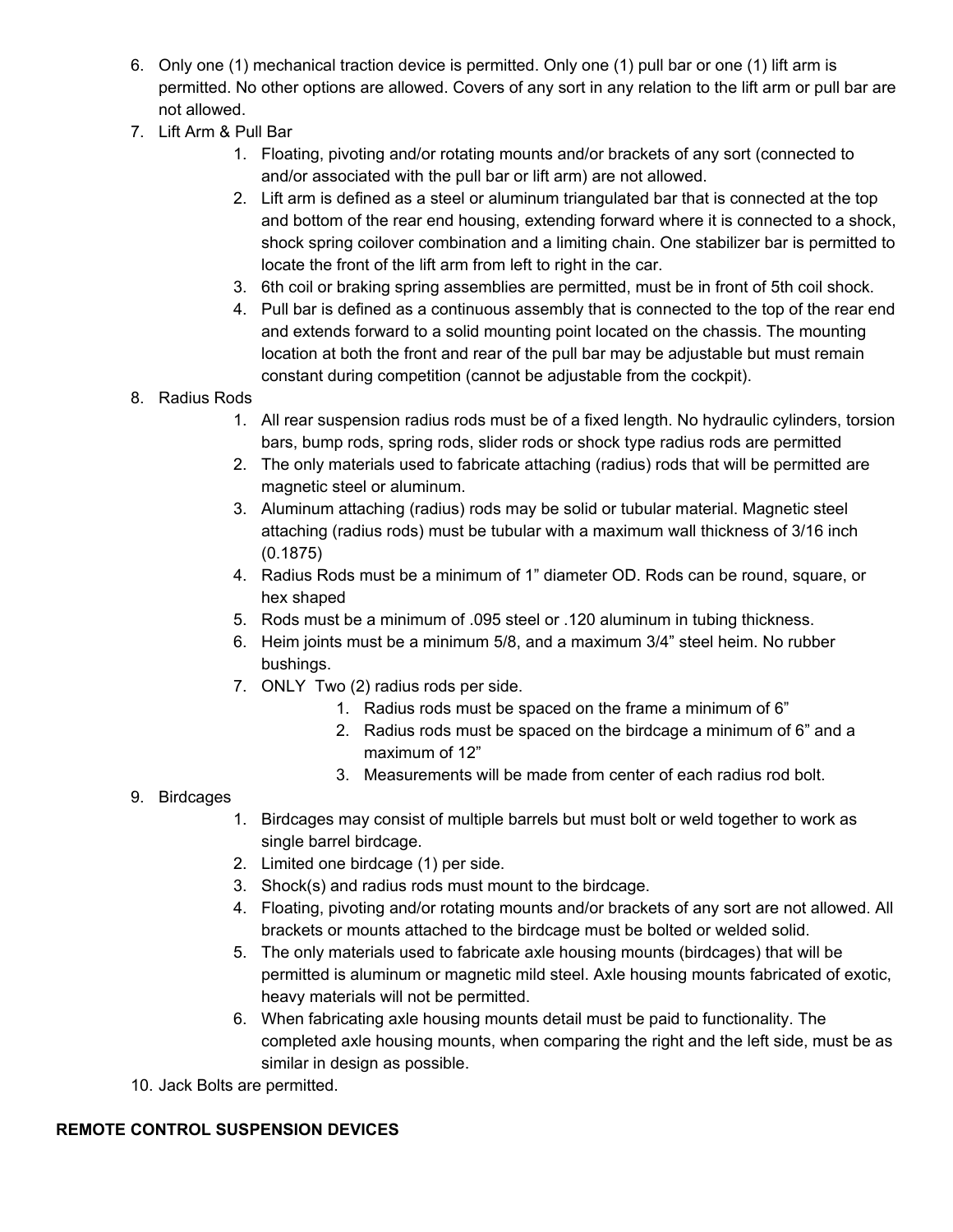1. NO "in-cockpit driver controlled" suspension devices permitted. NO weight jacks of any kind permitted. (This includes fifth [5<sup>th</sup>] coils, etc.). ANY driver using "in-cockpit driver controlled" suspension devices or weight jacks WILL BE DISQUALIFIED FROM COMPETITION!

### **EXHAUST AND MUFFLERS**

- 1. Mufflers are MANDATORY.
- 2. Exhaust is not permitted to be directed towards ground. Exhaust must be parallel to the ground.
- 3. Collector type headers required. Must have four (4) tubes into one (1) collector of a consistent diameter.
- 4. No tri-y headers, merged headers, or square-tube headers allowed.

### **TRACTION CONTROL DEVICES**

- 1. All Traction Control Devices are strictly prohibited during any form or portion of an event, race or practice/test session.
- 2. All traction control devices whether electronically controlled in the ignition system, wheel sensors or any means of measuring ground speed to control wheel spin are strictly prohibited. All devices not mentioned in the above that are found to control wheel spin, timing or fuel delivery control will be considered strictly prohibited.
- 3. At NO time will there be any type of ping control devices, dial a chip controls, timing controls or any modifications to the ignition control boxes, distributors, or any other part of the Ignition System. This includes any add on component or components inside or outside the cockpit of any competitors race car. There shall be NO driver controlled wheel spin, timing or fuel delivery control devices in the cockpit area of any race car.
- 4. A competitor found with any of the above mentioned will lose the complete device permanently and *will* lose all points earned to that point in the season. NOTE: A competitor may be asked for his electronic ignition at any time by the Technical Director to be sent for testing and inspection. Failure to hand over the electronic ignition will result in the holding of any purse monies won.
- 5. GPS and/or any other type of electronic tracking and/or locating device will not be permitted for any reason.

## **WEIGHT LIMIT**

- 1. Weight Limits:
	- 1. GM crate engine #88958602 (602 engine) 2250 lbs.
	- 2. GM crate engine #88958604 (604 engine) 2350 lbs.
	- 3. No burnoff allowance will be given.
- 2. Any attached weights must be securely attached to the frame, painted white or bright silver and have the car number clearly displayed on them. Weights of up to fifty (50) pounds must be secured by two (2) half inch (1/2") Grade 5 or higher bolts on two (2) weight clamps. Weights secured by one bolt and/or held on by a means other than accepted by the Technical Inspector will not be permitted. Due to the high risk factor involved, any car that loses lead weight during an event may be fined or face disqualification.
- 3. No weights may be attached to rear bumper.
- 4. No driver-operated weight adjustment devices are permitted.

#### **SAFETY EQUIPMENT**

Safety equipment specifications listed below are listed as a guide and are only a minimum standard. These minimum standards may not be sufficient enough to protect a driver from injury or death from some incidents. It is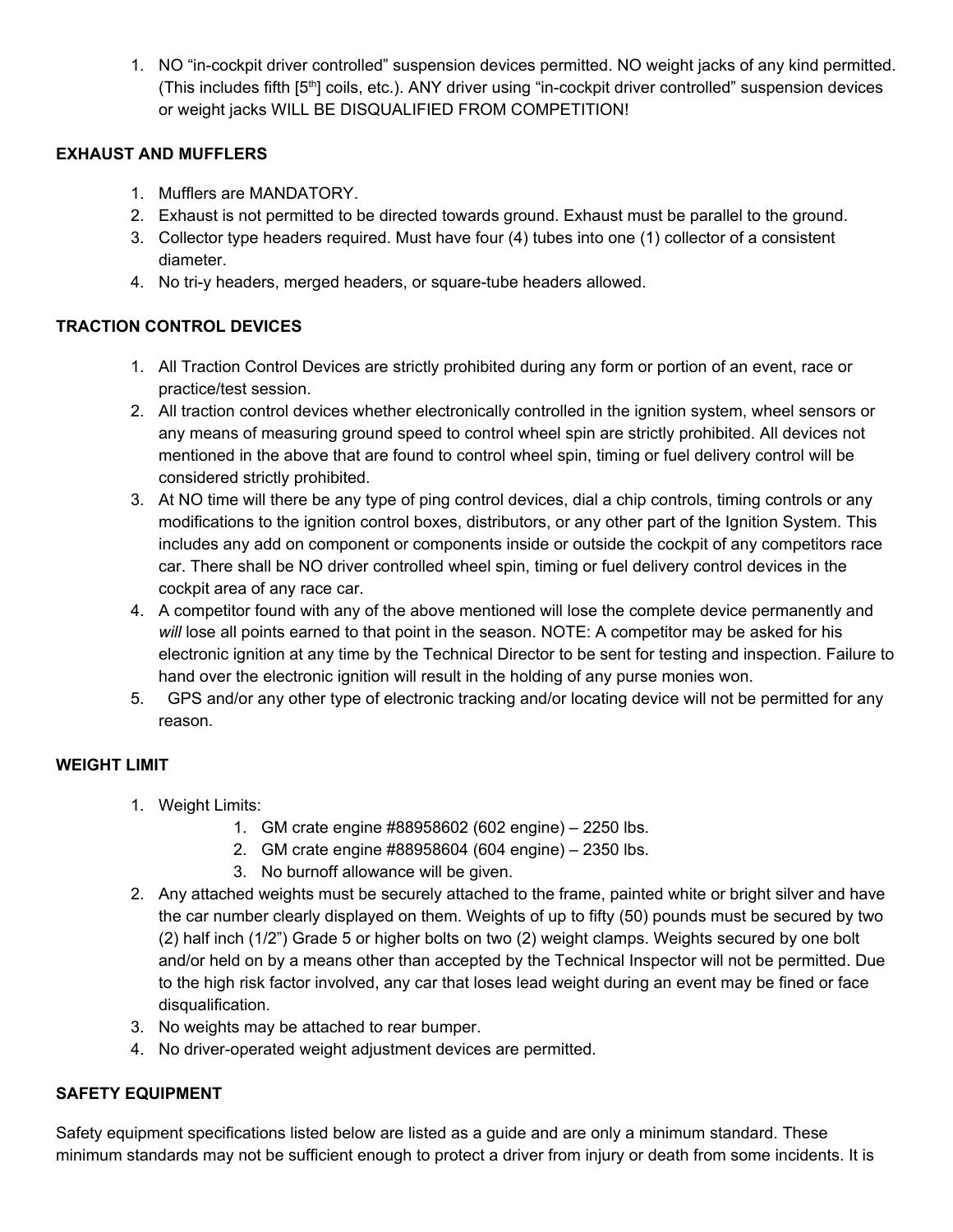the responsibility of the driver, car owner, and crew to ensure that the safety equipment on the car is properly installed, working as intended, and is sufficient to protect the driver from any incidents that occur. This may include using safety equipment that goes above and beyond the minimum specifications and recommended equipment listed below.

- 1. Batteries:
	- 1. NO batteries to be located in the drivers' compartment/cockpit.
	- 2. The battery must be securely mounted with positive fasteners and brackets.
	- 3. The battery terminals must be insulated or enclosed with a non-conductive material that will prevent contact with any part of the race car should the battery become dislodged from the battery mount.
	- 4. One (1) mandatory battery disconnect switch must be installed on the rear deck, behind the driver seat, in a location that is easily accessible from outside the race car. The switch must be clearly labeled with off/on direction. The switch must be directly in-line with the NEGATIVE battery cable and be capable of completely disconnecting the NEGATIVE terminal of the battery from the race car. Negative or "ground" wiring connections must not be made anywhere from the battery negative terminal to the input side of the disconnect switch. An additional battery disconnect switch within the driver's reach may also be used
- 2. Seats:
- 1. Full containment type seats constructed of aluminum to the general design specifications of SFI 39.2 standards are highly recommended. Design should include comprehensive head surround, shoulder and torso support system, energy impact foam, and removable head foam.
- 2. Up fitting a current seat with bolt on kits will be permitted with a seat manufacturer produced kit and a base seat acceptable to the seat manufacturer. Components should include comprehensive head surround, shoulder and torso support system, energy impact foam. Must be installed in accordance to seat manufacturer's instructions.
- 3. Seats must be used as supplied and instructed by the seat manufacturer with the exception of trimming the length of the left side head surround for the purpose of egress only. If the left side head surround is trimmed to a distance that is less than the most forward surface of the drivers helmet (usually the area crossing the chin) then a left side head net meeting the SFI 37.1 must be installed with a quick release latch.
- 4. Seats must be mounted to a seat frame that is welded to the race car frame/roll cage structure. Attaching points, angles, and materials for the seat frame and mounting of the seat to the seat frame must be in accordance to the seat manufacturer's instructions.
- 3. Restraints:
	- 1. The use of a 5, 6 or 7 point driver restraint system certified to SFI Spec 16.1 or 16.5 is REQUIRED no exceptions. All driver restraint systems shall not be in excess of 3 years of age past the date of manufacture. The use of a 7 point driver restraint system is strongly recommended. All mounting points of the racing harness MUST be mounted properly in accordance with the manufacturer's instructions, and securely mounted to the chassis with the use of grade 5 or better hardware.
- 4. Window Nets:
	- 1. Window Nets certified to SFI Spec 27.1 are highly recommended and must be mounted in accordance with the manufacture's instructions and technical director's satisfaction.
- 5. Driver Worn Equipment:
	- 1. A helmet certified to Snell SA2010/FIA-8860, Snell SA2015/FIA-8860, SFI 31.1/2010 or SFI 31.1/2015 is REQUIRED.
	- 2. A driver suit certified to SFI Spec 3.2A/5 is REQUIRED.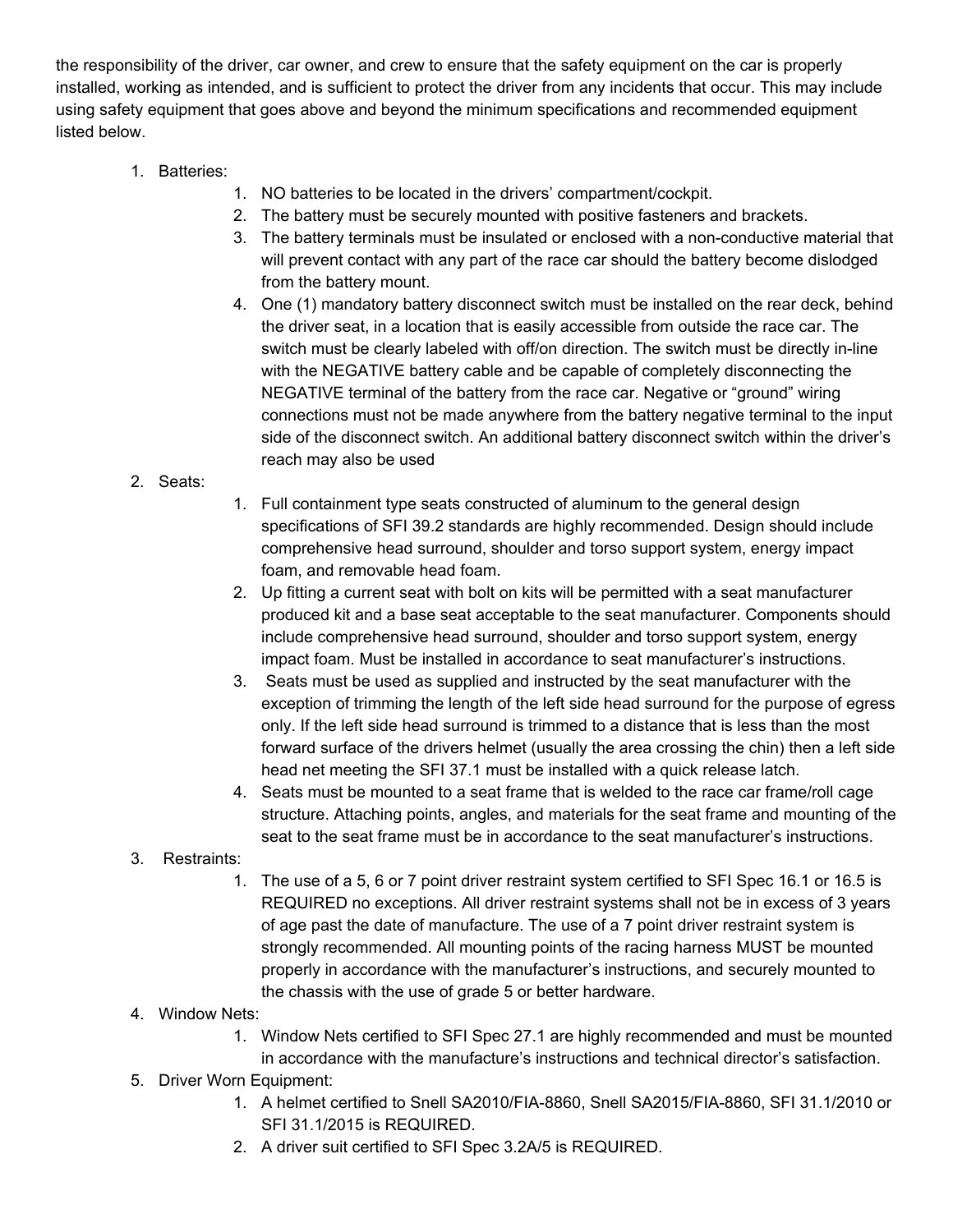- 3. Gloves certified to SFI Spec 3.3/5 are REQUIRED.
- 4. Socks and Shoes certified to SFI Spec 3.3 are REQUIRED.
- 5. Head and Neck Restraint Devices/Systems are Highly Recommended
- 6. At all times during an Event (practice, qualifying, and competition), drivers must connect their helmet to a head and neck restraint device/system certified to SFI Spec 38.1. The device/system must display a valid SFI Spec 38.1 label. The head and neck restraint device/system, when connected, must conform to the manufacturer's mounting instructions, and must be configured, maintained and used in accordance with the manufacturer's instructions
- 6. Drive Line:
	- 1. A driveline "sling" is REQUIRED.
- 7. Cockpit Tubs:
	- 1. Eighteen (18)-gauge steel or one and one-eighth inch (1 1/8″) aluminum "cockpit tub" to protect front, sides and rear of driver is HIGHLY RECOMMENDED.
- 8. Fire Suppression:
	- 1. An in-car Fire Suppression system is Highly Recommended.
	- 2. All race cars should be be equipped with a thermally deployed automatic fire suppression system. The fire suppression system will consist of a DOT approved cylinder manufactured from aluminum or steel with a capacity of ten (10) lbs. of fire extinguishing agent, steel or steel reinforced lines, and two (2) thermally activated discharge nozzles.
	- 3. All systems must meet or exceed SFI 17.1 specifications.
	- 4. Systems must be fully charged with ten (10) lbs. of DuPont FE-36, 3M NOVEC 1230, or Fire Aide and display a legible and valid SFI and manufacturer label depicting fire extinguishing agent, capacity, and certification date. Cylinders that or beyond useful certification date must be inspected, serviced and re-labeled by the manufacturer.
	- 5. Cylinders must be mounted forward of the fuel cell. Cylinders must be securely mounted to the frame/roll cage assembly. The certification label must be unobstructed and easily accessible for inspection when the mounting is complete.
	- 6. The cylinder must be connected to the nozzles with steel or steel reinforced lines.
	- 7. Two (2) thermally activated nozzles must be used. One (1) nozzle must be located directly above the fuel cell in the fuel cell area and the second nozzle must be located in the driver cockpit area.
	- 8. An optional manual override cable may be added to the system.
- 9. Drivers under the age of 18 are REQUIRED to have a HEAD SOCK, window net, gloves, and either a neck collar or a head and neck restraint system in addition to all other required safety equipment in place.

#### **CAR CONSTRUCTION INFRACTION PENALTIES**

- 1. You may be given a simple warning.
- 2. You may be asked to correct the infraction.
- 3. You may be assessed a weight penalty.
- 4. You may be disqualified when found and/or noticed with an infraction.
- 5. You may choose to leave.

#### **MISCELLANEOUS**

- 1. NO two-way radios. No crew to driver radio or transmitted communications of any kind.
- 2. NO "in-cockpit driver controlled" electronic devices of any kind permitted.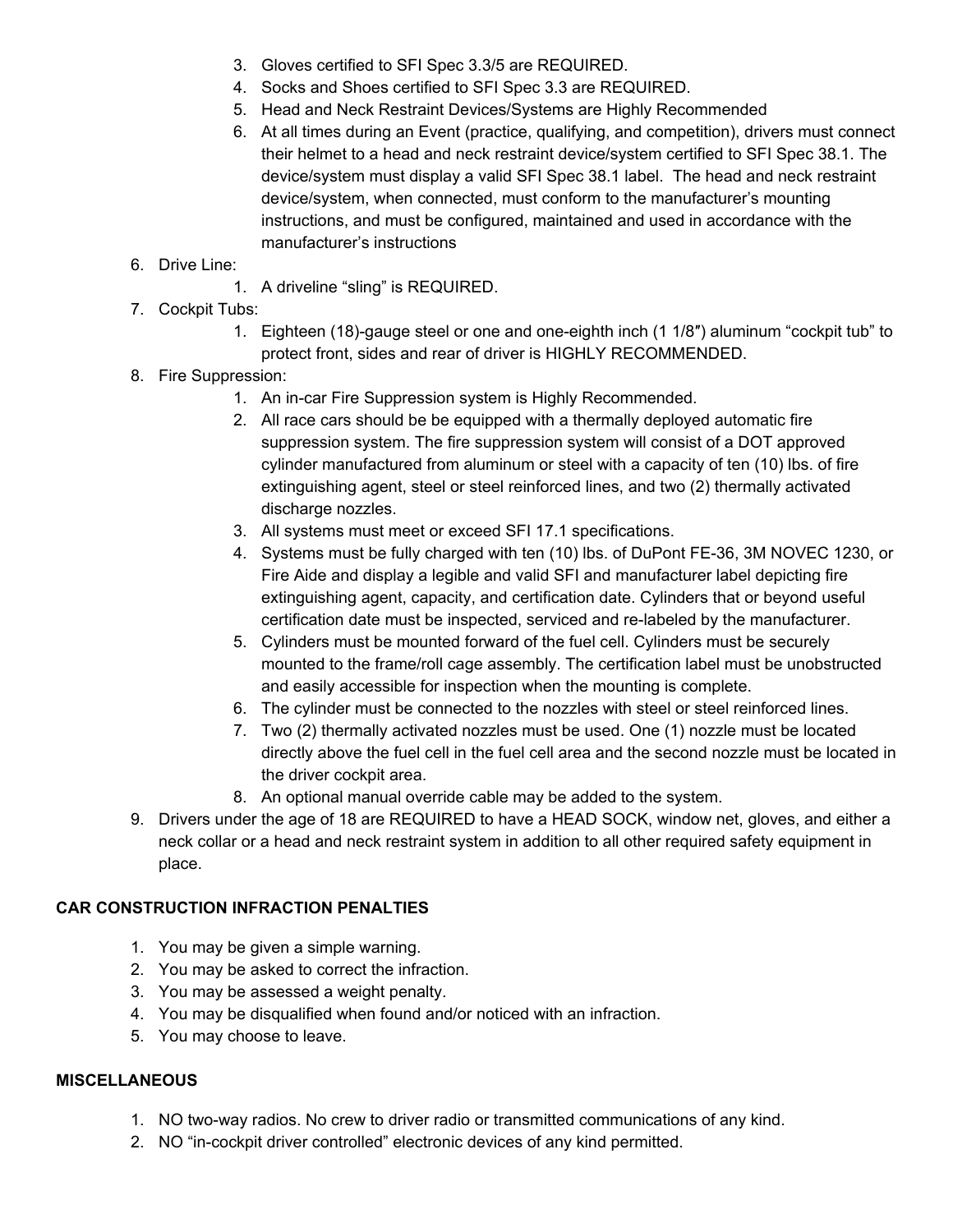- 3. NO computer controlled devices of any kind permitted
- 4. NO rearview mirrors of any kind permitted.



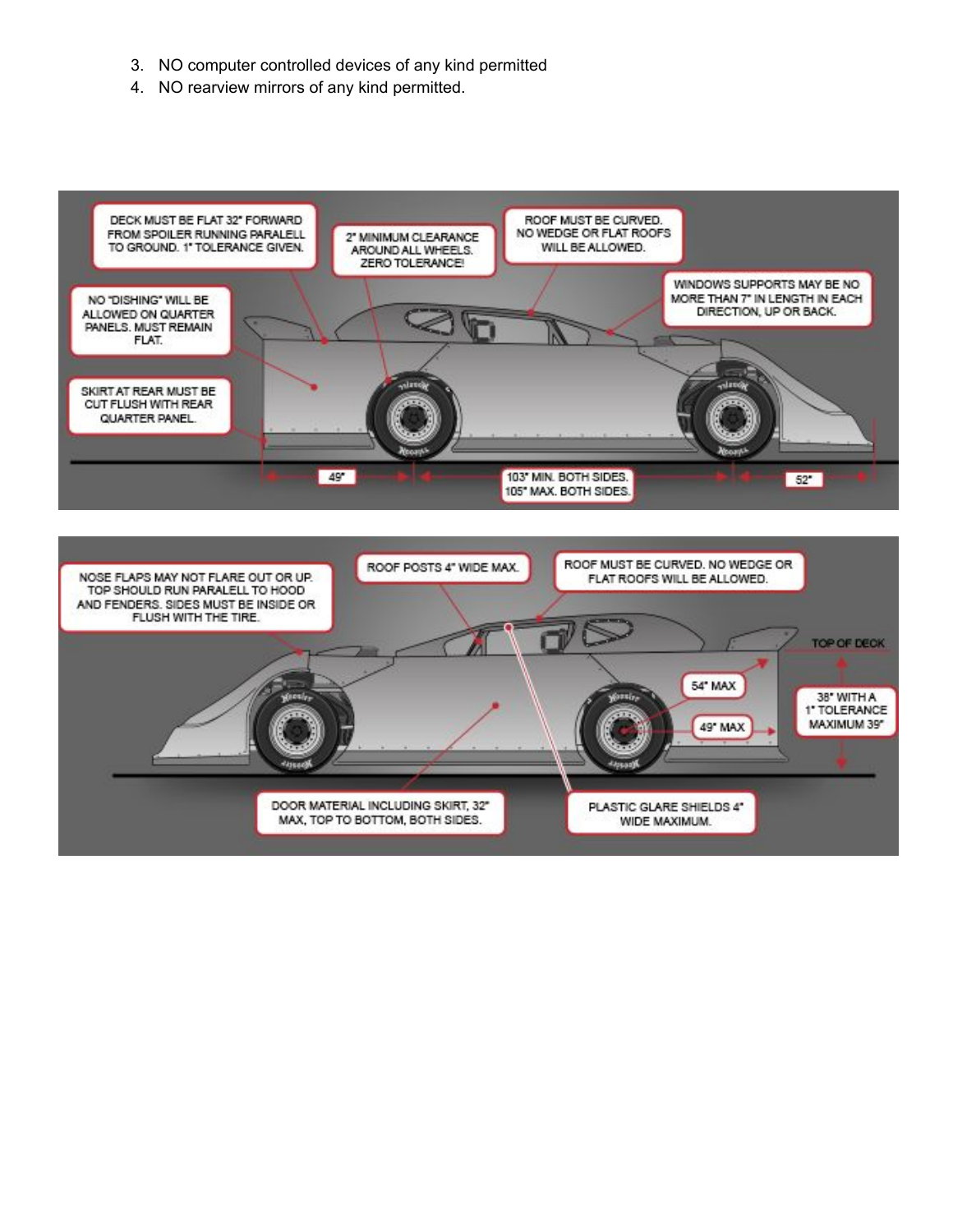